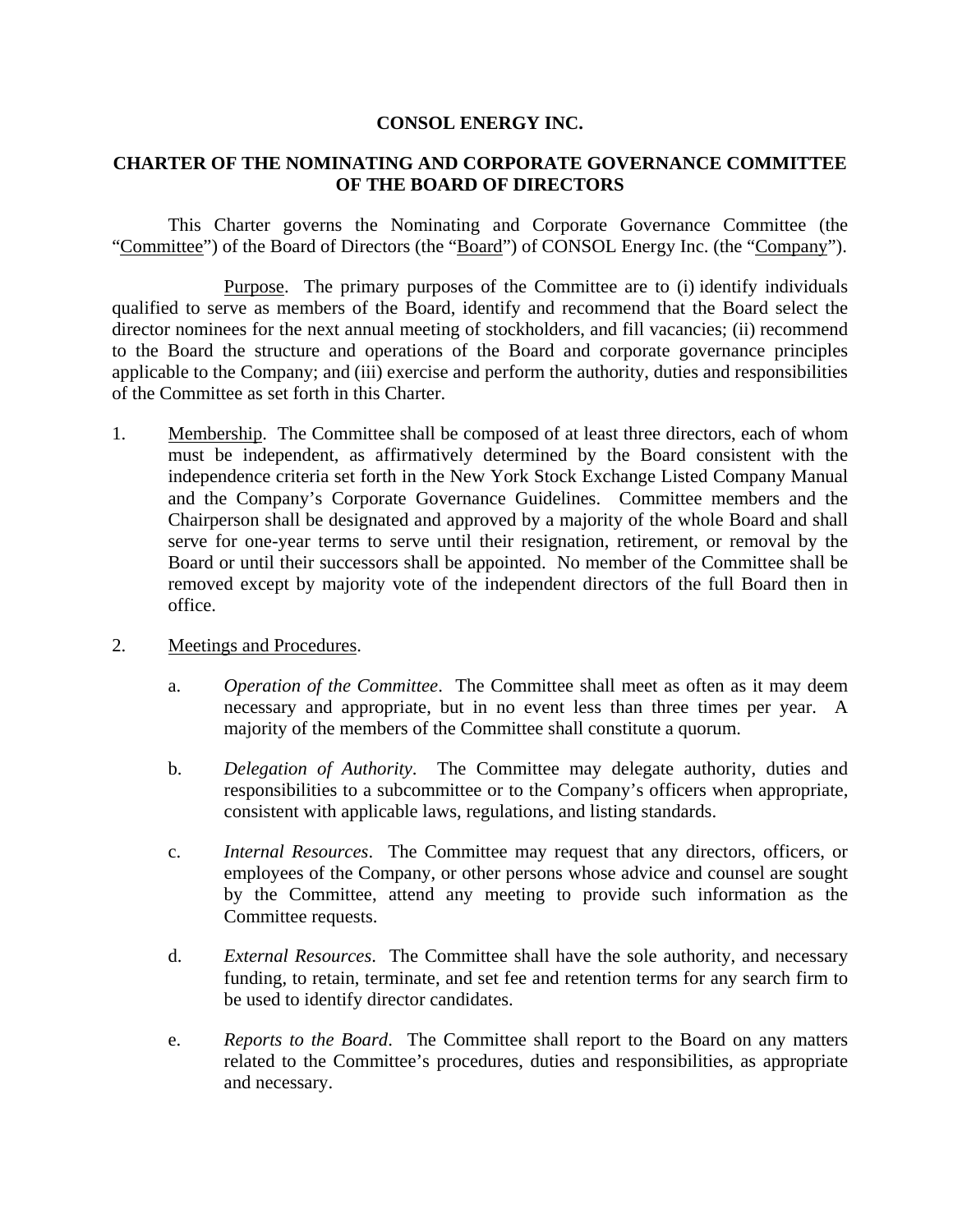- f. *Performance Review*. The Committee shall review and assess annually its performance, and report the results to the Board.
- g. *Review of Charter*. The Committee shall review and assess annually the adequacy of this Charter and, if appropriate, recommend changes to the Board. The Charter shall be made available on or through the Company's website.
- 3. Duties and Responsibilities. The Committee shall:
	- a. *Board Size, Function and Needs*. Annually review and recommend to the Board the appropriate size, function, and needs of the Board.
	- b. *Board Composition*. Identify individuals qualified to become Board members based on criteria developed by the Committee and approved by the Board.
	- c. *Annual Director Nominees, Vacancies, and Stockholder Nominations*. Annually recommend to the Board the slate of nominees for director to be elected by the stockholders at the Company's next annual meeting of stockholders and, where applicable, to fill vacancies. The Committee will consider director nominees recommended by stockholders, provided that such recommendations are made in accordance with the Company's Bylaws, as applicable.
	- d. *Chairperson and Lead Director*. Recommend to the Board one member to serve as Chairperson of the Board. In the event that the Chairperson of the Board is not independent, the Committee will consider and recommend to the Board an independent director to serve as Lead Director.
	- e. *Board Committees*. Review from time to time the stated duties and responsibilities of the Board's committees and make recommendations to the Board for any changes thereto, and recommend to the Board from time to time the creation or elimination of any Board committees as the Committee deems necessary or desirable.
	- f. *Committee Composition*. Evaluate and recommend to the Board those directors to be appointed to and, where appropriate, removed from, Board committees, including with respect to persons to serve as chairperson of each committee, in each case based upon: (i) the qualifications for membership on each committee; (ii) committee member appointment and removal; (iii) the extent to which there should be a policy of periodic rotation of directors among the committees; (iv) any limitations on the number of consecutive years a director should serve on any one committee; and (v) the number of boards and other committees on which the directors serve.
	- g. *Annual Evaluations*. Oversee the annual evaluation of (i) the Board and the other Board committees and (ii) management, and report to the Board the results of such evaluation.